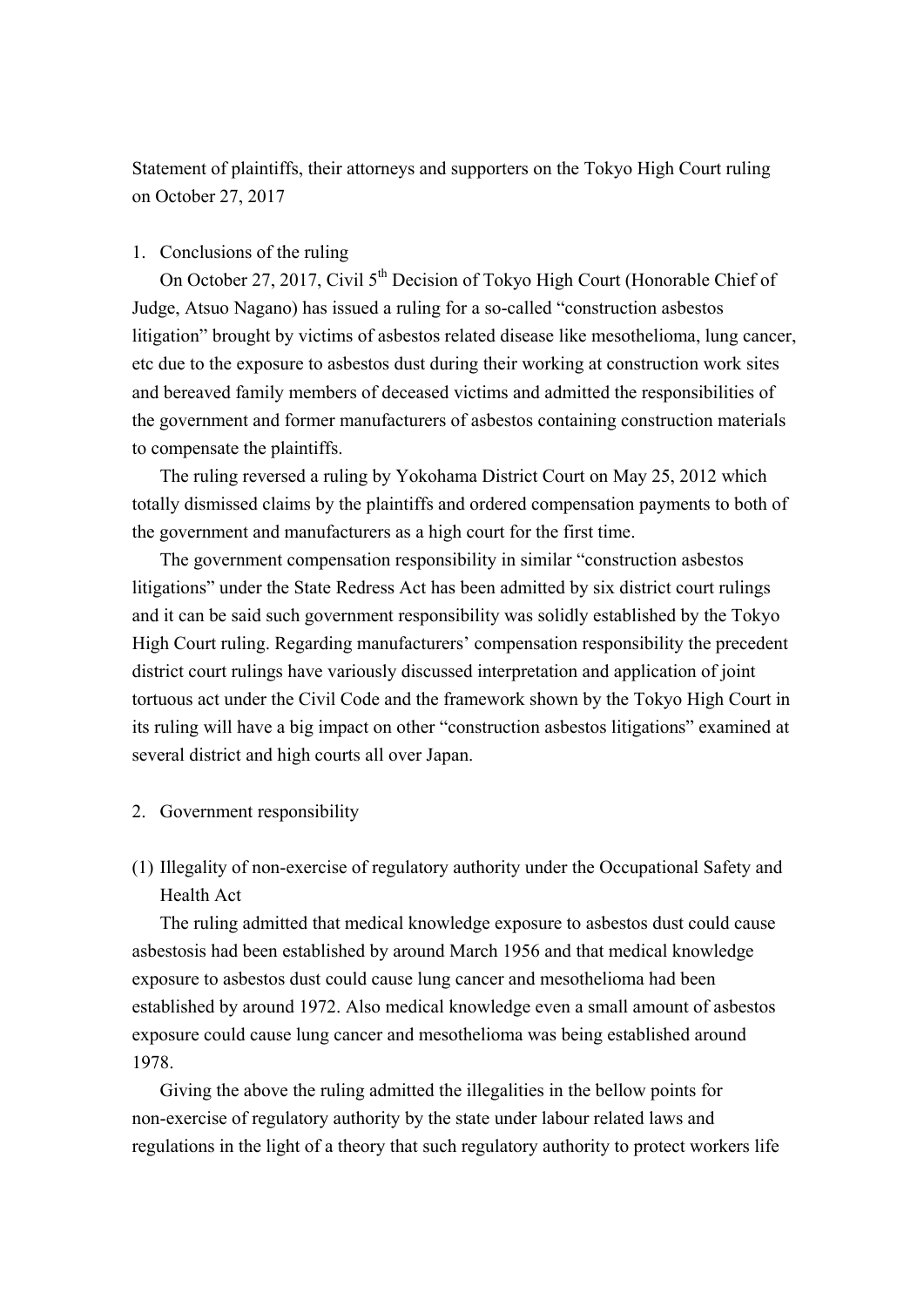and health should be exercised "at proper timing and in proper way" established in the Supreme Court ruling for "Sennan asbestos litigation against the government" on October 9, 2014.

At latest on January 1, 1981, the government should have obliged employers to make their workers to wear dust protective masks when the workers engaged in works to cutting asbestos containing construction materials etc with punitive provision, and should have amended the contents of warning labels for asbestos containing materials, warning signs at work places using such materials and safety education for involved workers in relation to dangerousness of exposure to asbestos dust and necessity of wearing dust protective mask. The ruling judged illegal that the government failed to do so. [The government finally did so on April 1, 1995, 14 years later.]

# (2) Responsibility for self-employed workers and business person

The ruling applied the illegality of non-exercise of regulatory authority by the state under labour related laws and regulations only to employees covered by those laws and regulations. However the ruling considered that whether a person corresponded to "employee" or not "should not necessarily be held to nominal form of labour provision but should be determined with focusing on employ-dependency relationship from the view point of actual status of labour provision as work under command and control and of real property of remuneration and considered 7 plaintiffs as "employees".

Also the ruling ordered manufactures to pay compensation for 14 plaintiffs who were not considered as "employees" too. This is one of important meanings of the ruling.

# (3) Compensation amount and reducing factors

The ruling admitted standardized compensation amount (consolation money) as; 25 million JPY for died case due to asbestos related disease, 22 million JPY for mesothelioma, lung cancer, diffuse pleural thickening or grade 4 asbestosis case, 18 million JPY for grade 3 asbestosis case and 13 million JPY for grade 2 asbestosis case.

Then the ruling reduced compensation by the government to one third of the above because the government responsibility was expletive and reduced again depending the relation between time period for which the government responsibility was admitted and that each victim had exposed to asbestos dust.

#### 3. Manufacturers' responsibility